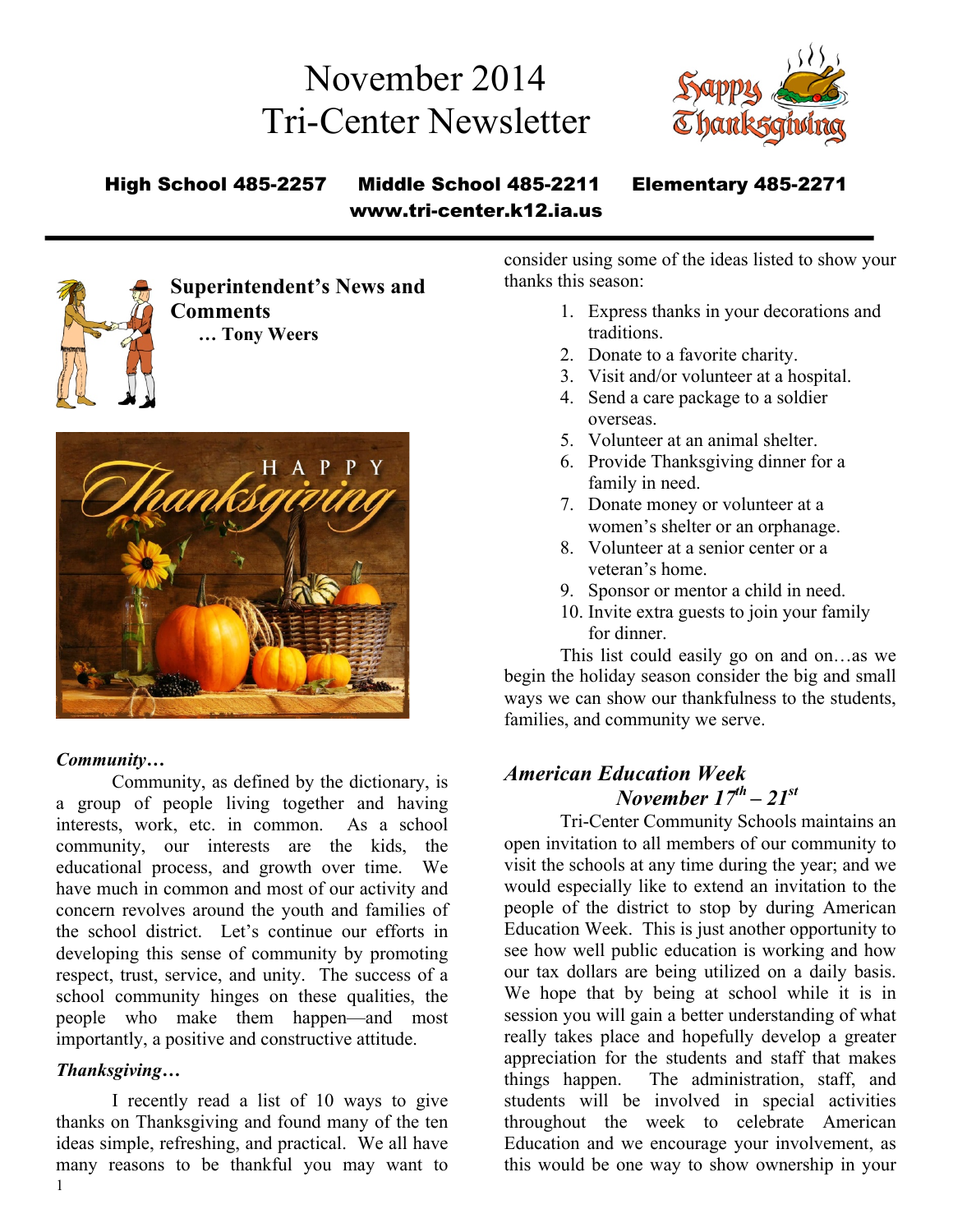school. If you choose to visit the campus, we would ask that you stop in one of the office areas, sign in, and obtain a visitor's sticker simply as a security precaution.

## *Helping Your Children Achieve*

All families want their children to succeed. Much of the list below is taken from an article I read recently offering practical ways families can help their students succeed. It would be impossible to do all 20 of these things at once, but with some reflection in planning it is very easy for families to do most of these at some point during the school year.

#### **20 Ways You Can Help Your Children Succeed in School**

By: Colorín Colorado (2008)

As a parent, you are your child's first and most important teacher. When parents and families are involved in their children's schools, the children do better and have better feelings about going to school. In fact, many studies show that what the family does is more important to a child's school success than how much money the family makes or how much education the parents have. There are many ways that parents can support their children's learning at home and throughout the school year. Here are some ideas to get you started!

#### **Develop a partnership with your child's teachers and school staff**

**1. Meet your child's teacher.** As soon as the school year starts, try to find a way to meet your child's teacher. Let the teacher know you want to help your child learn. Make it clear that you want the teacher to contact you if any problems develop with your child.

**2. Get to know who's who at your child's school.** There are many people at your child's school who are there to help your child learn, grow socially and emotionally, and navigate the school environment.

**3. Attend parent-teacher conferences and keep in touch with your child's teacher.** Schools usually have one or two parent-teacher conferences each year. You can also ask to meet with your child's teacher any time during the year. If you have a concern and can't meet face-to-face, send the

teacher a short note or set up a time to talk on the phone.

#### **Support your child academically**

**4. Find out how your child is doing.** Ask the teacher how well your child is doing in class. If your child is not keeping up, especially when it comes to reading, ask what you or the school can do to help. It's important to act early before your child gets too far behind. Also be sure to review your child's report card each time it comes out.

**5. Apply for special services if you think your child may need it.** If your child is having problems with learning, ask the school to evaluate your child. The teacher might be able to provide accommodations for your child in class. If the school finds out your child has a learning disability, they can receive extra help at no cost.

**6. Make sure that your child gets homework done.** Let your child know that you think education is important and that homework needs to be done each day. You can help your child with homework by setting aside a special place to study, establishing a regular time for homework, and removing distractions such as the television and social phone calls during homework time. If you are reluctant to help your child with homework because you feel that you don't know the subject well enough, you can help by showing that you are interested, helping your child get organized, providing the necessary materials, asking your child about daily assignments, monitoring work to make sure that it is completed, and praising all of your child's efforts. Remember that doing your child's homework for him won't help him in the long run.

**7. Find homework help for your child if needed.** If it is difficult for you to help your child with homework or school projects, see if you can find someone else who can help. Contact the school, tutoring groups, after school programs, churches, and libraries. Or see if an older student, neighbor, or friend can help.

**8. Help your child prepare for tests.** Tests play an important role in determining a students grade. Your child may also take one or more standardized tests during the school year, and your child's teacher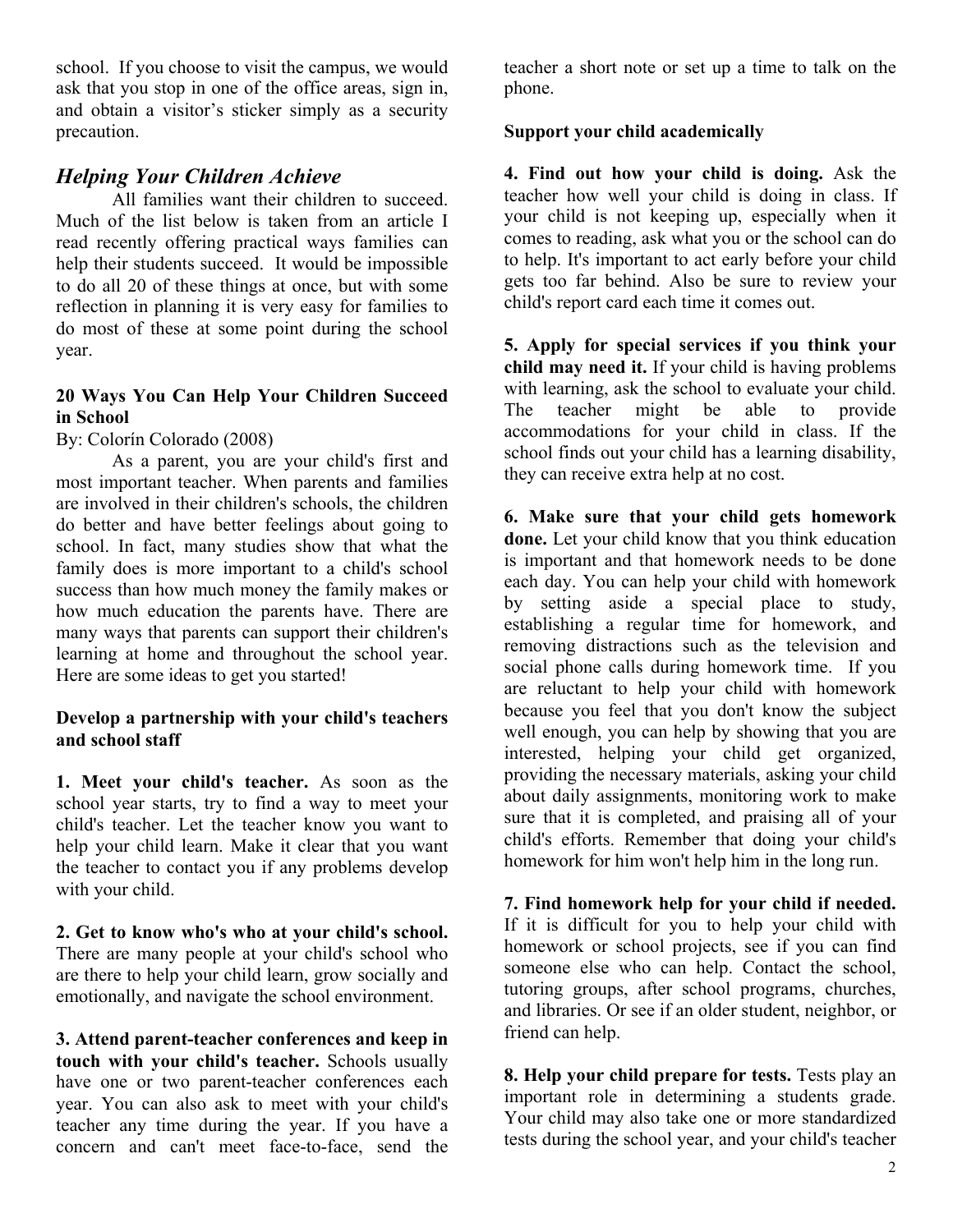may spend class time on test preparation throughout the year. As a parent, there are a number of ways that you can support your child before and after taking a standardized test, as well as a number of ways you can support your child's learning habits on a daily basis that will help her be more prepared when it's time to be tested. Some of these include but are not limited to: discussing subjects covered daily with your student, asking your student how and why things are in addition to encouraging students to explain a topic or idea to you.

**9. Learn what the school offers.** Read the information the school sends home. Talk to other parents to find out what programs may be offered.

**10. Volunteer at your child's school and/or join your school's parent-teacher group.** Teachers appreciate it when parents help out at the school! There are many ways you can contribute. You can volunteer in your child's class or in the school library. You can make food for a school event. If you work during the day, you can attend "parents' night" activities or your child's performances.

**11. Ask questions.** If something concerns you about your child's learning or behavior, ask the teacher or principal about it and seek their advice. Your questions may be like these — What specific problem is my child having with reading? What can I do to help my child with this problem? How can I stop that bully from picking on my son? How can I get my child to do homework? Which reading group is my child in?

**12. Learn about your rights.** It's important to know what your rights are as the parent regarding special services, English instruction, and more.

**13. Let the school know your concerns.** Is your child doing well in school? Is he or she having trouble learning, behaving, or studying? Is there a problem with another student, teacher, or administrator? If you have a concern, let your school know.

#### **Support your child's learning at home**

**14. Demonstrate a positive attitude about education to your children.** What we say and do in our daily lives can help our students to develop

positive attitudes toward school and learning and to build confidence in themselves as learners. Showing our children that we both value education and use it in our daily lives provides them with powerful models and contributes greatly to their success in school. In addition, by showing interest in their children's education, parents and families can spark enthusiasm in them and lead them to a very important understanding-that learning can be enjoyable as well as rewarding and is well worth the effort required.

**15. Monitor your child's television, video game, and Internet use.** American children on average spend far more time watching TV, playing video games and using the Internet than they do completing homework or other school-related activities. Consider setting reasonable limits for "screen time" in addition to goals related to academic and leisure reading time.

**16. Encourage your child to read.** Helping your child become a reader is the single most important thing that you can do to help the child to succeed in school-and in life. The importance of reading simply can't be overstated. Reading helps children in all school subjects. More important, it is the key to lifelong learning.

17. Talk with your child. Talking and listening play major roles in children's school success. It's through hearing parents and family members talk and through responding to that talk that young children begin to pick up the language skills they will need if they are to do well. For example, children who don't hear a lot of talk and who aren't encouraged to talk themselves often have problems learning to read, which can lead to other school problems. In addition, children who haven't learned to listen carefully often have trouble following directions and paying attention in class. It's also important for you to show your child that you're interested in what he has to say.

**18. Encourage your child to use the library.** Libraries are places of learning and discovery for everyone. Helping your child find out about libraries will set him on the road to being an independent learner. Remember that libraries also offer a quiet place for students to complete homework, and are often open in the evening.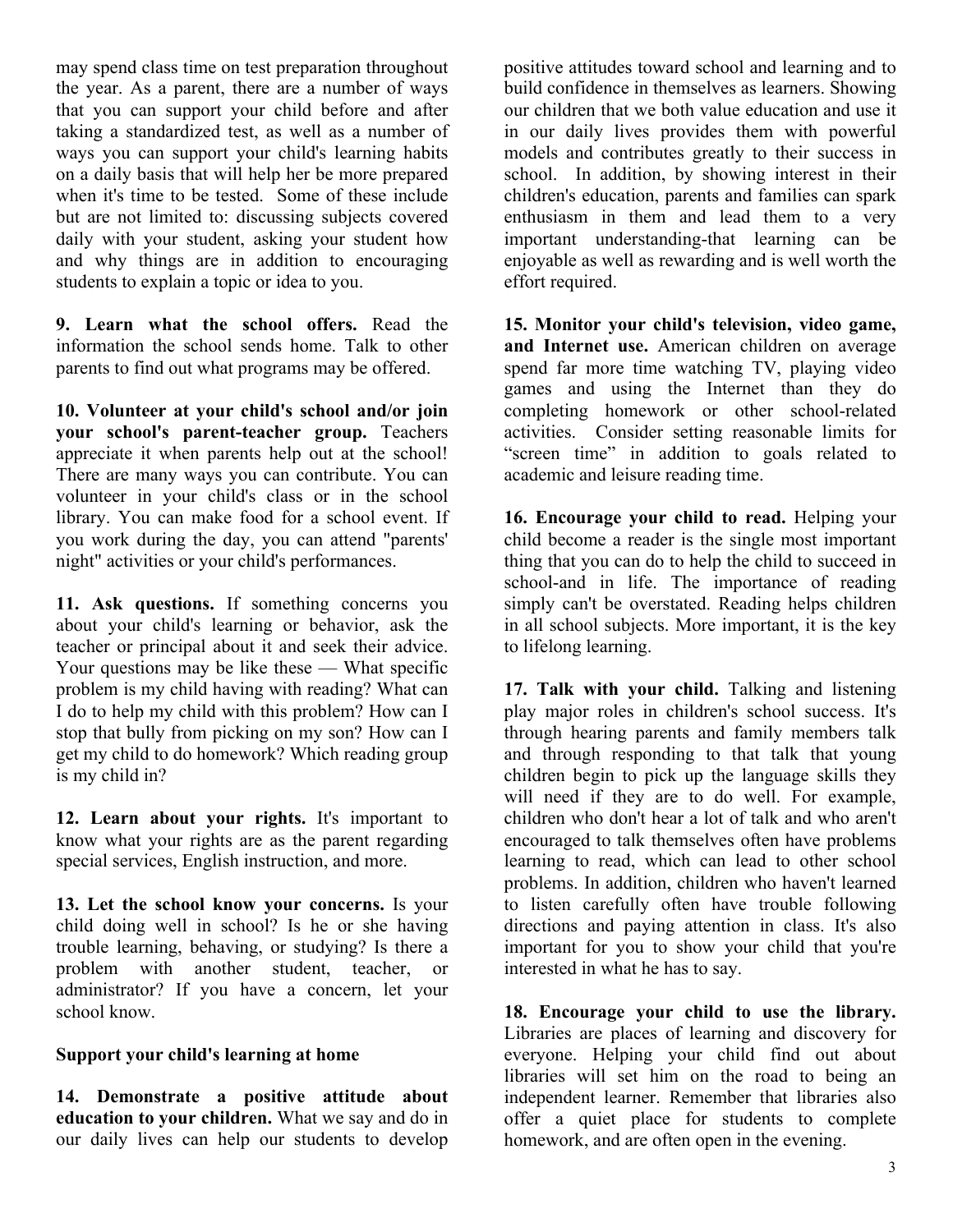**19. Encourage your child to be responsible and work independently.** Taking responsibility and working independently are important qualities for school success. You can help your child to develop these qualities by establishing reasonable rules that you enforce consistently, making it clear to your child that he has to take responsibility for what he does, both at home and at school, showing your child how to break a job down into small steps, and monitor what your child does after school, in the evenings and on weekends. If you can't be there when your child gets home, give her the responsibility of checking in with you by phone to discuss her plans.

**20. Encourage active learning.** Children need active learning as well as quiet learning such as reading and doing homework. Active learning involves asking and answering questions, solving problems and exploring interests. Active learning also can take place when your child plays sports, spends time with friends, acts in a school play, plays a musical instrument or visits museums and bookstores. To promote active learning, listen to your child's ideas and respond to them. Let him jump in with questions and opinions when you read books together. When you encourage this type of give-and-take at home, your child's participation and interest in school is likely to increase.

#### *Tri-Center Transportation*

#### *. . . A Daily Task Well Done*



Transporting kids is a tremendously important aspect of the total school program, and one that we too often take for granted.

Each day twice a day and on most evenings and Saturdays, we entrust the well-being of our kids to those who operate our school vehicles—most often the yellow school bus. Although the school bus is still cited as the safest vehicle on the road, it still demands the attention and skill of a driver on each and every trip. Each year, the month of October contains a week that is designated as National School Bus Safety Week, but every week should really be recognized as school bus safety week.

Please keep your school bus driver in mind as he/she hauls your child to and from school, contests, or games; and be thankful that we have safe, caring people behind the wheel.

*Thanksgiving is Giving Thanks* **"Thankfulness is the soil in which joy thrives."**

**SCHOOL DISMISSED AT 1:30 on Wednesday, November 26th**

#### *Inclement Weather…*

As the seasons continue to progress, cold weather, and the chance for inclement weather are increasing. We will make every effort to make decisions related to school cancellation, late starts, or early dismissals as timely and effectively as possible. We will post announcements to our website, facebook page, twitter feed, the local tv and radio stations, in addition to sending automated e-mails and phone calls to families that have given us their contact information. Parents please remember the final decision is always yours. If you feel your student should stay home due to weather or other reasons please keep your student home and call your school office. If you believe you have not been receiving school messages please call one of the school offices to confirm your contact information.

**"Every child deserves a champion – an adult who will never give up on them, who understands the power of connection, and insists that they become the best that they can possibly be." --Rita Pierson**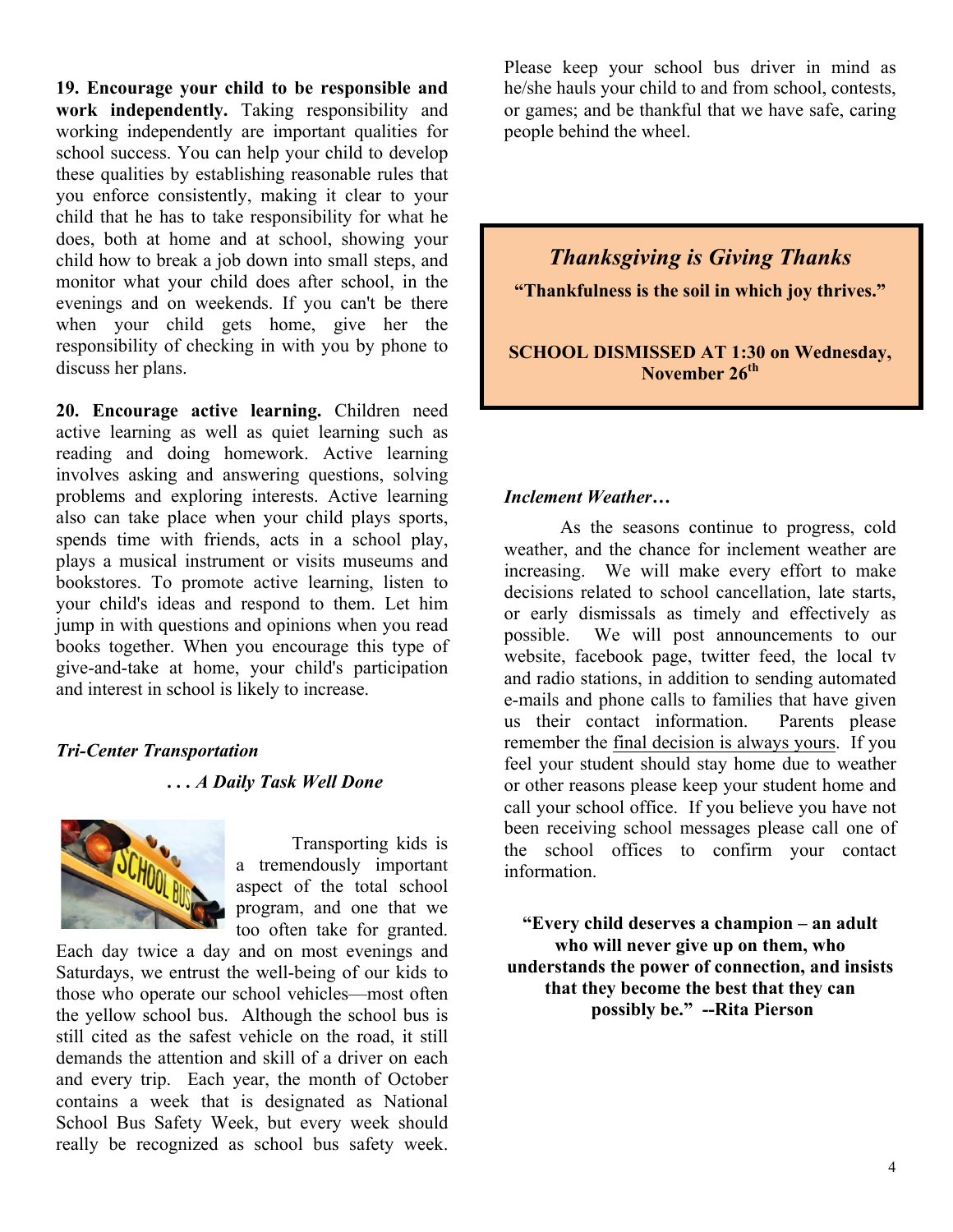

**From the Principal's Desk … Angie Huseman**

# **"Good intentions are like checks that men/women try to draw from a bank where they have no account."**

#### **Reminder about Lesson Plan Links**

 This year, every teacher in the high school will be using www.planbook.com to organize and post their lesson plans. Many of the teachers have a link to these plans on their webpages, and the rest will be working to get that link working. However, you might find it more efficient to simply go to the www.planbook.com website, click on the **Student View** (under the log in information at the top right hand corner) and in the user name at the top, type in the teacher's email (first initial and last  $name@tctrojans.org)$ , for example, charris@tctrojans.org (for Cassie Harris) and in the **Student Key**, type trojan. You can follow the same steps for any teacher in the high school. On this site, you will also be able to see what Iowa Core Standards are being taught during any lesson.

 If you have any questions regarding this process, make sure you ask a teacher or Mrs. Huseman.

#### **Update on new High School D/F Policy**

The numbers on the D/F list continued to decrease when it was last pulled at the end of  $1<sup>st</sup>$ quarter. Compared to the previous list, the number of students on the list decreased by 2 to 38. The number of ineligible students decreased by 9 to 26. I appreciate the hard work the students are doing and look to the parents and community to help the kids continue their hard work. When you see the kids on the street or at the dinner table, ask them about their grades. Tell them they are important. Thanks.

#### **Positive Expectations**

The following article is one that I received in a weekly newsletter from Jon Gordon (http://www.jongordon.com/newsletter.html). I have read several of Mr. Gordon's books, and they always remind me how important one's attitude is in daily life. I thought the following article is a good reminder that serves everyone, regardless of age.

#### **5 WAYS TO THINK LIKE A CHAMPION by Jon Gordon**

I meet and learn from Champions every day. Not just in locker rooms but in classrooms, hospitals, homeless shelters, homes and office buildings. I've learned that to be a champion you must *Think Like a Champion*. Champions think differently than everyone else. They approach their life and work with a different mindset and belief system that separates them from the pack.

**1. Champions Expect to Win** - When they walk on the court, on the field, into a meeting or in a classroom they expect to win. In fact they are surprised when they don't win. They expect success and their positive beliefs often lead to positive actions and outcomes. They win in their mind first, and then they win in the hearts and minds of their customers, students or fans.

**2. Champions Celebrate the Small Wins** - By celebrating the small wins, champions gain the confidence to go after the big wins. Big wins and big success happen through the accumulation of many small victories. This doesn't mean champions become complacent. Rather, with the right kind of celebration and reinforcement, champions work harder, practice more and believe they can do greater things.

**3. Champions Don't Make Excuses When They Don't Win** - They don't focus on the faults of others. They focus on what they can do better. They see their mistakes and defeats as opportunities for growth. As a result, they become stronger, wiser and better.

**4. Champions Focus on What They Get To Do, Not What They** *Have To* **Do** - They see their life and work as a gift not an obligation. They know that if they want to achieve a certain outcome they must commit to and appreciate the process. They may not love every minute of their journey, but their attitude and will helps them develop their skill.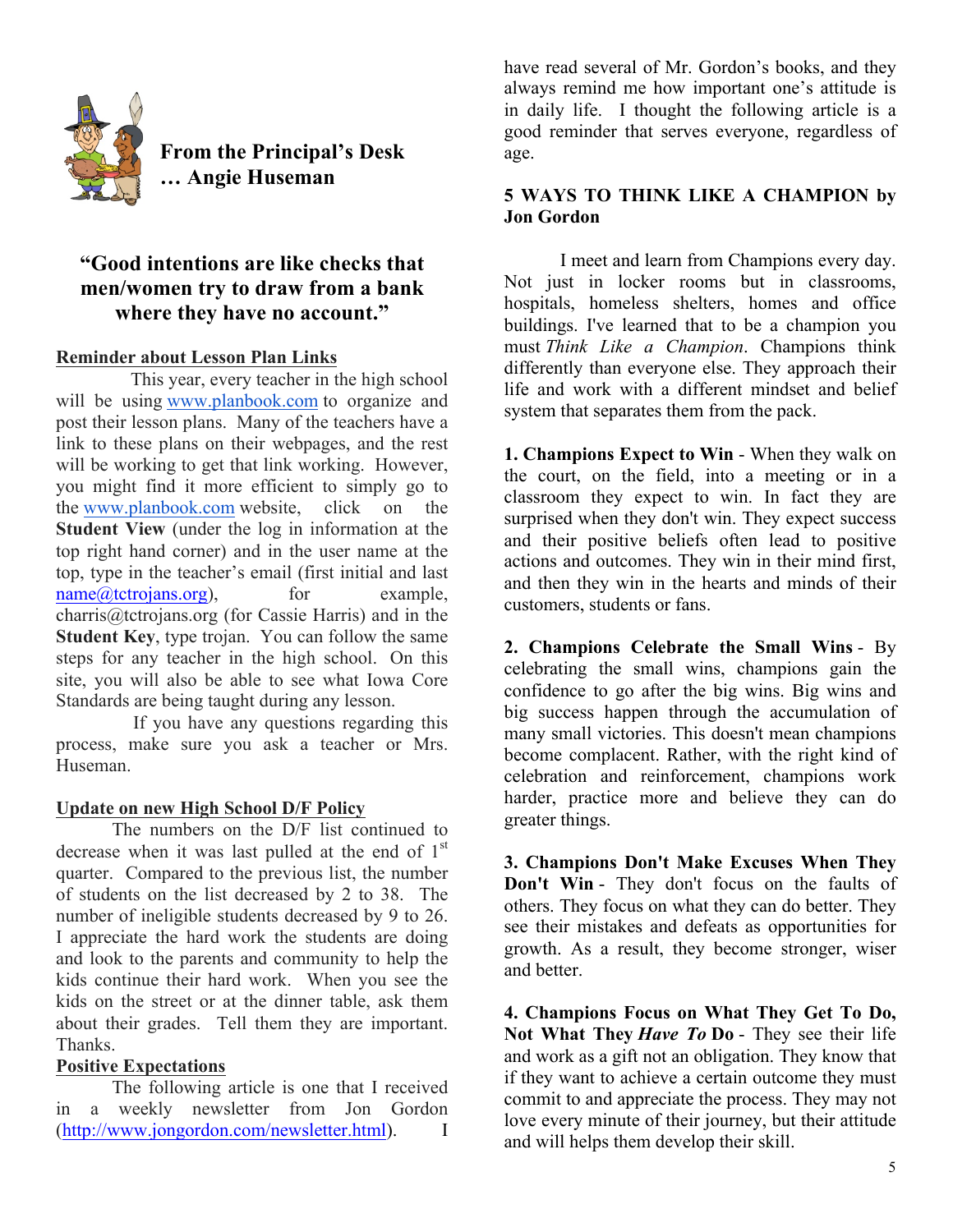**5. Champions Believe They Will Experience More Wins in the Future** - Their faith is greater than their fear. Their positive energy is greater than the chorus of negativity. Their certainty is greater than all the doubt. Their passion and purpose are greater than their challenges. In spite of their situation, champions believe their best days are ahead of them, not behind them.

If you don't think you have what it takes to be a champion, think again. Champions aren't born. They are shaped and molded. And as iron sharpens iron, you can develop your mindset and the mindset of your team with the right thinking, beliefs and expectations that lead to powerful actions.

#### **Encourage Persistence in Your Teen for Success in School, Life**

It's always easier to give up on a tough job than it is to push through and complete it. However, that's not going to get your teen very far in life. Life's full of tough jobs, so the sooner your teen learns to be persistent, the better.

Persistence can also lead to success in school. Large projects will look less daunting to your child—and his grades will probably improve as a result. You can encourage persistence in your teen if you:

- $\checkmark$  Notice his progress. Say things like, "You're really coming along with that," and "That wasn't easy, but you kept at it. Well done." Your teen will love the pat on the back.
- ü **Teach your teen** to cheer himself on. Positive self-talk, such as, "I am going to do this," can keep him going through the most difficult tasks.
- $\checkmark$  Be a role model. If your teen is struggling to complete something, a little help will motivate him to stick with it.
- $\checkmark$  Treat your teen to something special when he finishes a challenging task. Consider watching a movie together or cooking a fun dinner. Celebrate!

\*Previous article taken from *Parents Still Make the Difference* newsletter, 2004.

We need to teach our children to do the right thing, even when no one is looking. That is the type of responsible person—the one who does not make excuses—who will always be sought after to be a part of a team, a friend, an employee and a leader. I believe we all want that for our children.

# **"Success lies not in achieving what you aim at but in aiming at what you ought to achieve."**



**Counseling Comments …Tami Harman**

November is a great month for seniors to really work on college material because we have a break between sporting events and the next sport practices. It is also a month that we give Iowa **Assessments** 

#### **Seniors:**

There are still quite a few seniors and parents that I have not met with in regards to graduation requirements, scholarship materials, and postsecondary planning. Please call 712-485-2257 or email tharman@tctrojans.org to set up an appointment. My goal is to have 100% of the seniors with parents set up this meeting.

**Reminder:** Tri-Center's Guidance Counseling Department will be hosting a Financial Aid Meeting on November 12, 2014 at 7:00 in Underwood. This is a great meeting for senior parents to get information on the financial aid portion of college planning. Please mark your calendar and hope to see you there!

#### **Juniors:**

It is time to look at your schedules and make plans to ACT test. My recommendation is to take the December 13th test to establish a baseline and then take the John Baylor Test Prep here at Tri-Center before the April 18th test date. The common recommendation is to take the ACT twice junior year and twice senior year. Depending on the score,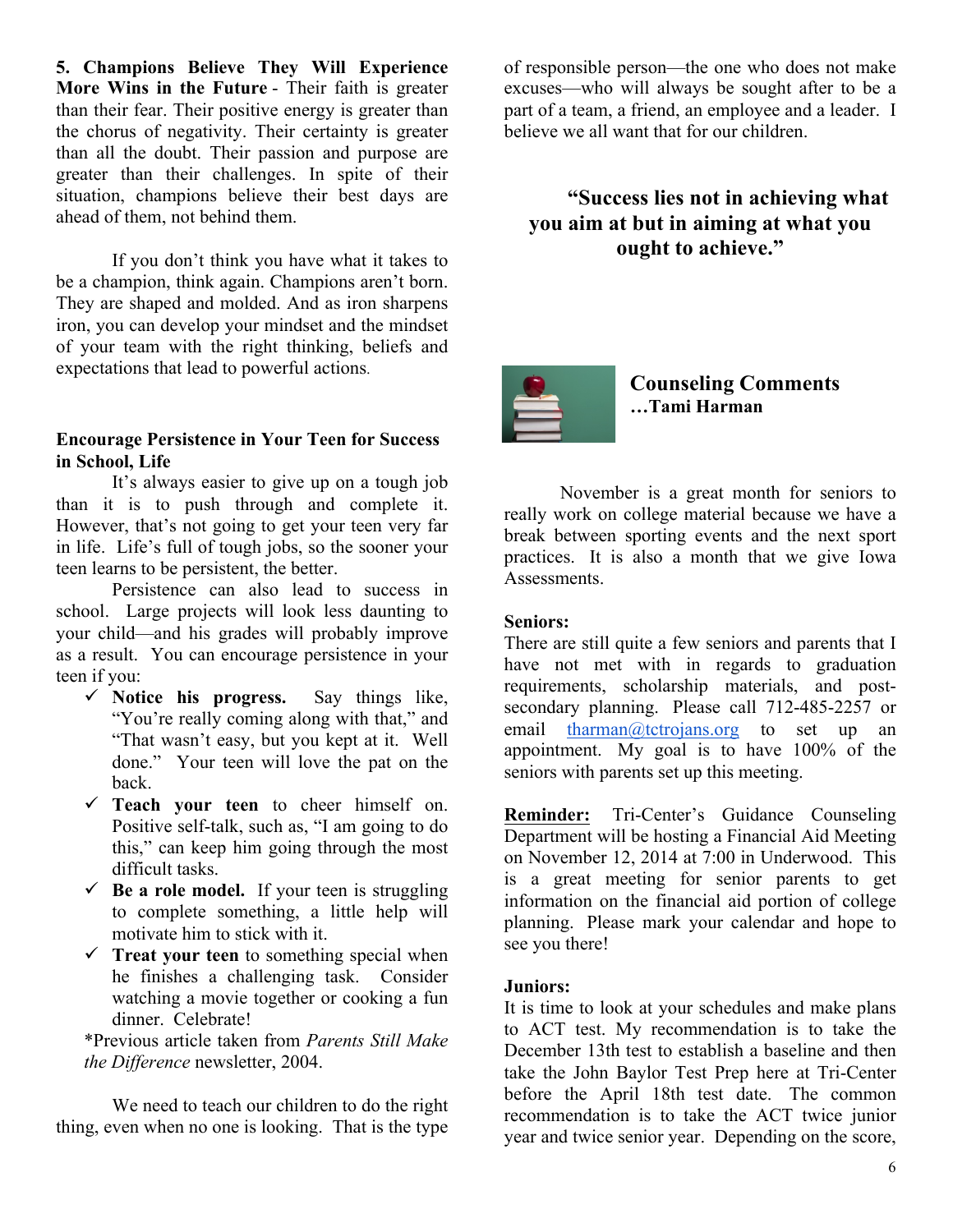then parents/students will need to determine if more testing is needed.

Juniors will be taking the ASVAB (Armed Service Vocational Aptitude Battery Test) on February 19th here at Tri-Center. This assessment gives them good career information.

Iowa Assessment Testing will be during the week of November 10th. Please encourage your son/daughter to do their best on these assessments. It is a great measurement tool for the student, parents and the school.

November College Representatives:

November 4 EQ School of Hair 1:00 November 5 Peru State College 9:00 November 13 Air Force Lunch Display November 13 Graceland University 9:15



**Tri-Center Middle School …Brian Wedemeyer**

The Iowa Test of Basic Skills will be given the week of November  $10-14<sup>th</sup>$ . We will only test in the areas of Math, Science and Reading this year. Please encourage your students to do their best on these exams, the results will be included in several documents and will ultimately be used as one of the gauges of how well Tri-Center is doing in educating the youth of our school district.

NWEA Fall tests are completed and results will be sent home with your  $4<sup>th</sup>$  quarter report card after the Spring tests are completed. If you would like to know how your student did on the Fall tests you can contact the MS office.

MS Boys basketball has started practice; those teams are coached by Kurt Spomer and Mike Larsen.

The IHSAA came to Tri-Center and presented their Pride Academy to the students in 6th, 7th and  $8<sup>th</sup>$  grade. Their presentation was on leadership, traits of leadership and being a good leader.

The  $6<sup>th</sup>$  grade students went to the State Capital, Science Center and the Hall of Pride on October 22<sup>nd</sup>.

Bullying, if its mean, intervene. Bullying needs to be addressed for students and their futures, and for a healthy school climate.

Children need to know the difference between tattling and telling. Tattling is done to get someone in trouble, telling is done to protect someone. **The secrecy of bullying serves to protect the bully and perpetuate the behavior.** 

Let children know if the behavior hurts or harms them, either emotionally or physically, it is bullying.



## **From the Elementary Principal …Diane White**

# **November Highlights**

| Nov. $1$       | Turn your clock back one hour.       |
|----------------|--------------------------------------|
|                | Fall                                 |
|                |                                      |
| Nov. $2$       | Daylight Saving Time Ends            |
| Nov. $3$       | Babysitting class 3:30 p.m.          |
| Nov. $4$       | <b>Election Day</b>                  |
| Nov. $7$       | No Preschool                         |
| Nov. $7$       | 1:30 Dismissal – Inservice           |
| Nov. 10-14     | Iowa Assessments Testing Grades 1-11 |
| Nov. 10-11     | <b>Hearing Tests</b>                 |
| Nov. 11        | Veteran's Day                        |
| Nov. 12        | No Preschool                         |
| Nov. 13        | Thanksgiving Dinner for Lunch        |
| Nov. $7 & 8$   | Variety Show at the HS 7:00 p.m.     |
| Nov. 17-21     | <b>American Education Week</b>       |
| Nov. 25        | Soup 'n Shop w/Student Council at    |
|                | HS Café.                             |
| Nov. 26        | 1:30 Dismissal                       |
| Nov. 26        | Grandparents Day at Preschool        |
| Nov. 27        | <b>Happy Thanksgiving</b>            |
| <b>Nov. 28</b> | No School - Thanksgiving Vacation    |
|                |                                      |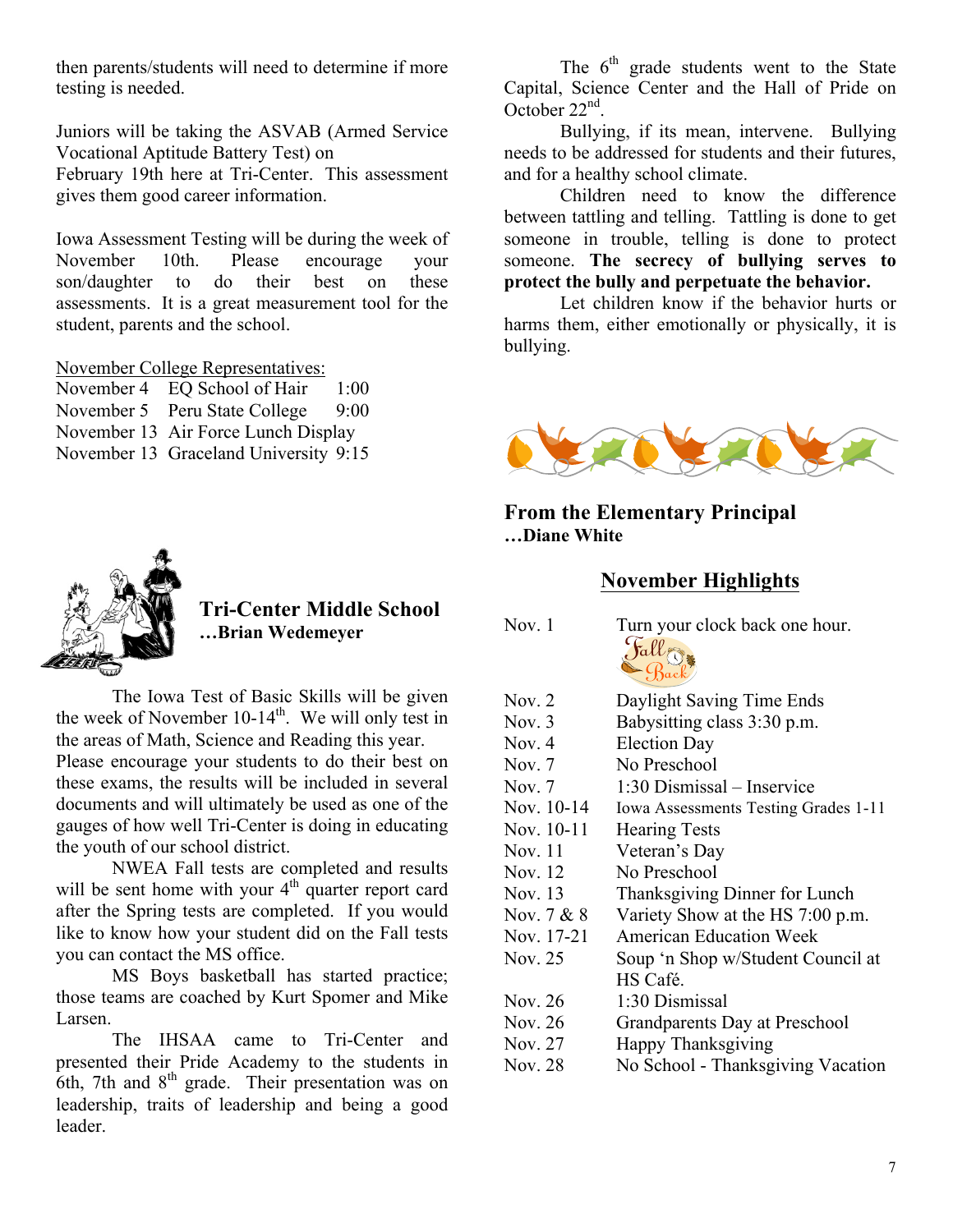

has been extensive media coverage of a handful of cases in the United States. It's understandable that parents and students may be concerned about this serious disease. Here is some information about what the risk of Ebola is here in our community and our state.

Tri-Center School District is in close contact with the Iowa Department of Public Health and Pottawattamie County Public Health. We are confident in Iowa's health care and public health systems and their ability to handle and control a case of Ebola if it were to happen here. Even so, health experts stress the likelihood of a case of Ebola happening in Iowa is extremely small.

We encourage you to talk to your children about the Ebola epidemic in West Africa, and the cases that have been reported in Texas and New York. Take time to learn together about this disease. It's important to know that your child is much more likely to get the flu this fall and winter than to contract Ebola. If you and your children haven't already been vaccinated against influenza, please consider doing so. The CDC and Iowa Department of Public Health encourage influenza vaccinations for every Iowan aged 6 months and older. It's important to remember Ebola is not transmitted through water, air, food or casual contact. Ebola is spread through direct contact with bodily fluids of a sick person, or exposure to objects such as needles that have been contaminated. People are not contagious after exposure unless they develop symptoms. Symptoms may appear anywhere from 2 to 21 days after exposure to Ebola, but the average is 8 to 10 days.

For more information about Ebola, visit the CDC's web site at www.cdc.gov/ or the IDPH web site at www.idph.state.ia.us/EHI/Issue.aspx?issue=Ebola% 20Outbreak&pg=Ebola%20Outbreak%20Home.



**Elementary Music Information …Jessica Blakesley**

#### **Mark your Calendars!**

The  $2^{nd}$  &  $3^{rd}$  grades at Tri-Center Elementary Schools Present:

*The Elves' Impersonator* Thursday, December 4, 2014 T-C High School Gymnasium 2:00 pm matinee 7:00 pm evening performance

Santa's Workshop at the North Pole is abuzz with excitement and activity. Christmas is right around the corner! The Elves are busily preparing for Santa's annual *North Pole's Got Talent* show in only 2 days! All of the extra rehearsals are not enough to keep them from gossiping about the new Elf on the block. Poor Elfis is the target of their ridicule and jokes because he looks unusual and acts differently than all of the other Elves. They even accuse him of being an Elf Impersonator! Feeling unloved and downtrodden, Elfis sings the blues and runs away from Santa's Workshop. When Santa, his reindeer and Mrs. Claus learn what has happened, they are outraged. Santa sends the reindeer out to find Elfis and bring him back. Meanwhile, he and Mrs. Claus remind the rest of the Elves that they should accept others for who they are, no matter what their differences. Will the reindeer find Elfis in time for the big show? Will the elves realize how much they hurt Elfis' feelings? Find out December 4th, 2014, as the  $2^{nd}$  &  $3^{rd}$  grades perform, *The Elves' Impersonator*. Performances will be held in the Tri-Center High School Gymnasium at 2:00 pm and again at 7:00 pm. More information will be sent as the performance gets closer. If you have any questions feel free to contact me by email at jblakesley@tctrojans.org, by phone at  $(712)$  485-2271, or check out my website https://sites.google.com/site/tricenterelementarymus ic/ for up to date concert information. We hope to see you all there.